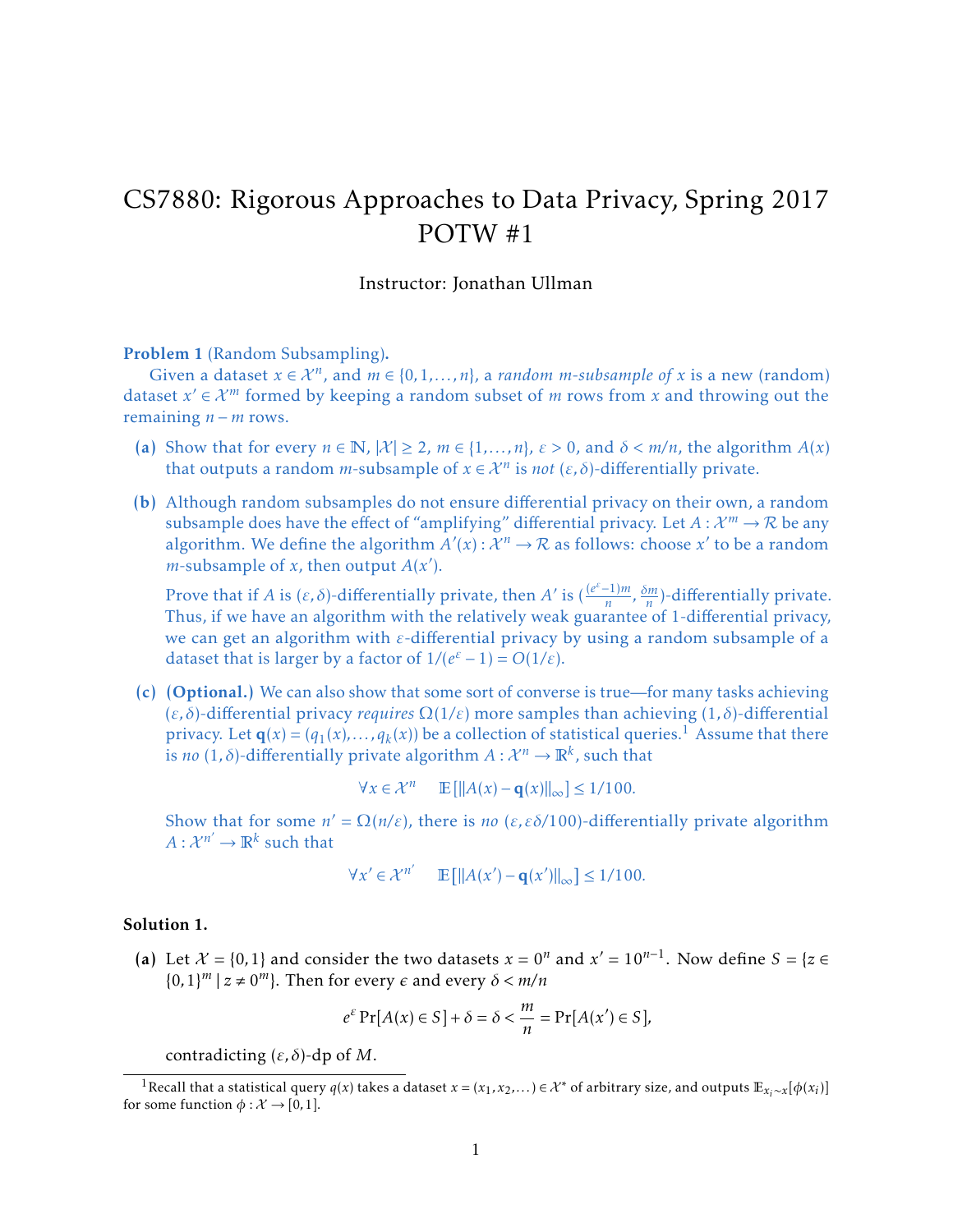(b) We'll use  $T \subseteq \{1, ..., n\}$  to denote the identities of the *m*-subsampled rows (i.e. their row number, not their actual contents). Note that *T* is a random variable, and that the randomness of *A'* includes both the randomness of the sample *T* and the random coins of *A*. Let  $x \sim x'$  be adjacent databases and assume that  $x$  and  $x'$  differ only on some row  $t$ . Let  $x_T$  (or  $x'_T$  $T$ ) be a subsample from *x* (or *x*<sup>'</sup>) containing the rows in *T*. Let *S* be an arbitrary subset of the range of A'. For convenience, define  $p = m/n$ 

To show  $(p(e^{\varepsilon}-1), p\delta)$ -dp, we have to bound the ratio

$$
\frac{\Pr[A'(x) \in S] - p\delta}{\Pr[A'(x') \in S]} = \frac{p \Pr[A(x_T) \in S \mid i \in T] + (1 - p) \Pr[A(x_T) \in S \mid i \in T] - p\delta}{p \Pr[A(x'_T) \in S \mid i \in T] + (1 - p) \Pr[A(x'_T) \in S \mid i \in T]}
$$

by  $e^{p(e^{ε}-1)}$ . For convenience, define the quantities

$$
C = \Pr[A(x_T) \in S \mid i \in T]
$$
  
\n
$$
C' = \Pr[A(x'_T) \in S \mid i \in T]
$$
  
\n
$$
D = \Pr[A(x_T) \in S \mid i \notin T] = \Pr[A(x'_T) \in S \mid i \notin T]
$$

We can rewrite the ratio as

$$
\frac{\Pr[A'(x) \in S]}{\Pr[A'(x') \in S]} = \frac{pC + (1 - p)D - p\delta}{pC' + (1 - p)D}
$$

Now we use the fact that, by  $(\varepsilon, \delta)$ -dp,  $A \leq e^{\varepsilon} \min\{C', D\} + \delta$ . The rest is a calculation:

$$
pC + (1 - p)D - p\delta
$$
  
\n
$$
\leq p(e^{\varepsilon} \min\{C', D\} + \delta) + (1 - p)D - p\delta
$$
  
\n
$$
\leq p(\min\{C', D\} + (e^{\varepsilon} - 1) \min\{C', D\}) + \delta) + (1 - p)D - p\delta
$$
  
\n
$$
\leq p(\min\{C', D\} + (e^{\varepsilon} - 1)(pC' + (1 - p)D) + \delta) + (1 - p)D - p\delta
$$
  
\n
$$
\leq p(C' + (e^{\varepsilon} - 1)(pC' + (1 - p)D) + \delta) + (1 - p)D - p\delta
$$
  
\n
$$
\leq p(C' + (e^{\varepsilon} - 1)(pC' + (1 - p)D)) + \delta) + (1 - p)D - p\delta
$$
  
\n
$$
\leq p(C' + (e^{\varepsilon} - 1)(pC' + (1 - p)D)) + (1 - p)D
$$
  
\n
$$
\leq (pC' + (1 - p)D) + (p(e^{\varepsilon} - 1))(pC' + (1 - p)D)
$$
  
\n
$$
\leq (1 + p(e^{\varepsilon} - 1))(pC' + (1 - p)D)
$$
  
\n
$$
\leq e^{p(e^{\varepsilon} - 1)}(pC' + (1 - p)D)
$$

So we've succeeded in bounding the necessary ratio of probabilities. Note, if you are willing to settle for  $(O(\varepsilon m/n), O(\delta m/n))$ -dp the calculation is much simpler. All this algebra is mostly just to get the tight bound.

(c) Assume for the sake of contradiction that there is an  $(\varepsilon, \delta)$ -dp algorithm  $A' : \mathcal{X}^{n'} \to \mathbb{R}^k$ such that

 $\forall x' \in \mathcal{X}^{n'}$   $\mathbb{E} [\|A'(x') - \mathbf{q}(x')\|_{\infty}] \le 1/100.$ 

where  $n' \approx n/\varepsilon$  will be chosen later. We will construct a  $(1, e \delta/\varepsilon)$ -dp algorithm  $A: \mathcal{X}^n \to \mathbb{R}^k$ that satisfies

$$
\forall x \in \mathcal{X}^n \qquad \mathbb{E}\left[\|A(x) - \mathbf{q}(x)\|_{\infty}\right] \le 1/100,
$$

which violates the assumption.